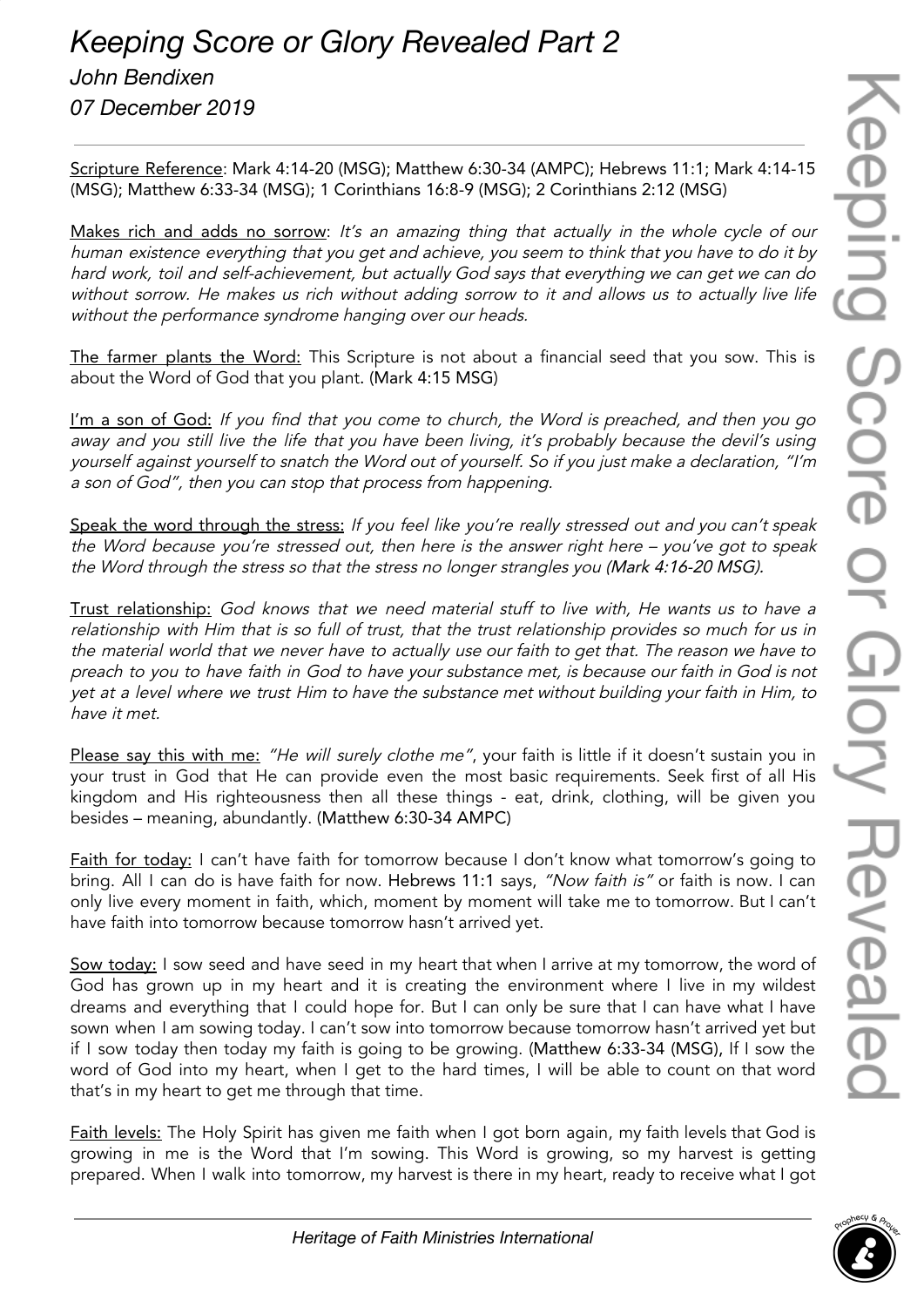and what I need. The harvest is in my heart, the harvest is not in my environment. When my heart has the fullness of the harvest, it bumps into the natural world and it is able to call the harvest in the natural world into being.

Calling, creating and framing: "You don't know how this calling works", but as I'm calling and speaking the Word of God, the Word of God is beginning to create things and framing my world with the faith that has grown up in my heart. Sometimes that faith is going to say: "I need a thirty fold" or "I need a sixty fold" or "I need a hundredfold" return to meet this environmental need. Some levels of faith are going to produce at different times. Jesus says, "consider the mustard seed, how it's the smallest of all seeds yet when it is planted and is full grown, it becomes <sup>a</sup> tree where even the birds of the air find nesting in the tree and it yields a great harvest continuously". He's talking about different kinds of harvest that you will get in your heart that will cause a different kind of harvest that you would need in the natural world.

Faith fulfilled: Faith is something that as I speak the Word - that Word that comes out of my mouth, as I sow that Word, it is creating things in my heart. As faith grows up in my heart and it matures and becomes faith fulfilled. Then faith fulfilled in my heart becomes natural.

Spiritually discerned: The way faith works is the same way that a farmer can't tell you how a seed responds to soil, but it does work that way. It's a spiritual thing. That's why this cannot be discerned by people who are trying to grasp it naturally. It can only be discerned by people that understand it spiritually and so if I have a spiritual understanding of it and I begin to speak it, then it comes to pass.

Words spoken creates faith: Romans 10, Words that are preached and words that are spoken create faith to get saved. When I hear the Word / good news and I receive it, it's good enough to get me saved. What I believe in my heart and I confess with my mouth will lead me to salvation. When I speak things with my mouth they become believing words in my heart.

Words equal to believing: When my words are equal to believing words in my heart then faith comes to fulfilment. Faith doesn't come into fulfilment when it manifests in the natural. Faith comes into fulfilment when it's believing words in my heart. Mark 11 says, you can speak to the mountain, believe in your heart and don't doubt, command it to be moved into the sea and it will obey you. That's not just words that you speak, it's believing words that you speak.

Creating a doubt system/environment not to believe: How do your words go from just words to believing words? That's very important, deep down, there is this thing that exists. If you say, I'm going to give you R10 by tomorrow and I don't give you R10 tomorrow, what I've done is I've sown words but my actions will cause me to doubt whether I have what the substance is to follow through. Every time I say I'm going to do something and I don't do it, I create an environment in my heart where I don't believe my words. (Example - if I say I'm going to tithe and I don't tithe because circumstances prevent me from tithing then I don't believe my own words). Now if I'm beginning to speak God's words, I've sown into my heart a doubt system so that when I speak the Word of God, I treat them like my own words that I don't believe. Even though I'm speaking God's Words and I've got a parrot-fashion speaking God's Words, the belief system I'm creating as an alternate universe in my life, is a doubt system. Now I'm getting confused every time I speak God's Words whether I'm going to actually reap the fulfilment of those words or whether I'm going to reap the doubt of my own words.

Align my life with God's Words: What I've got to do is to begin to align my life with God's Words and my own words so that my words and God's Words become so aligned that I'm not doubting either. The minute I get into a place where I don't doubt my words and God's Word then I'm

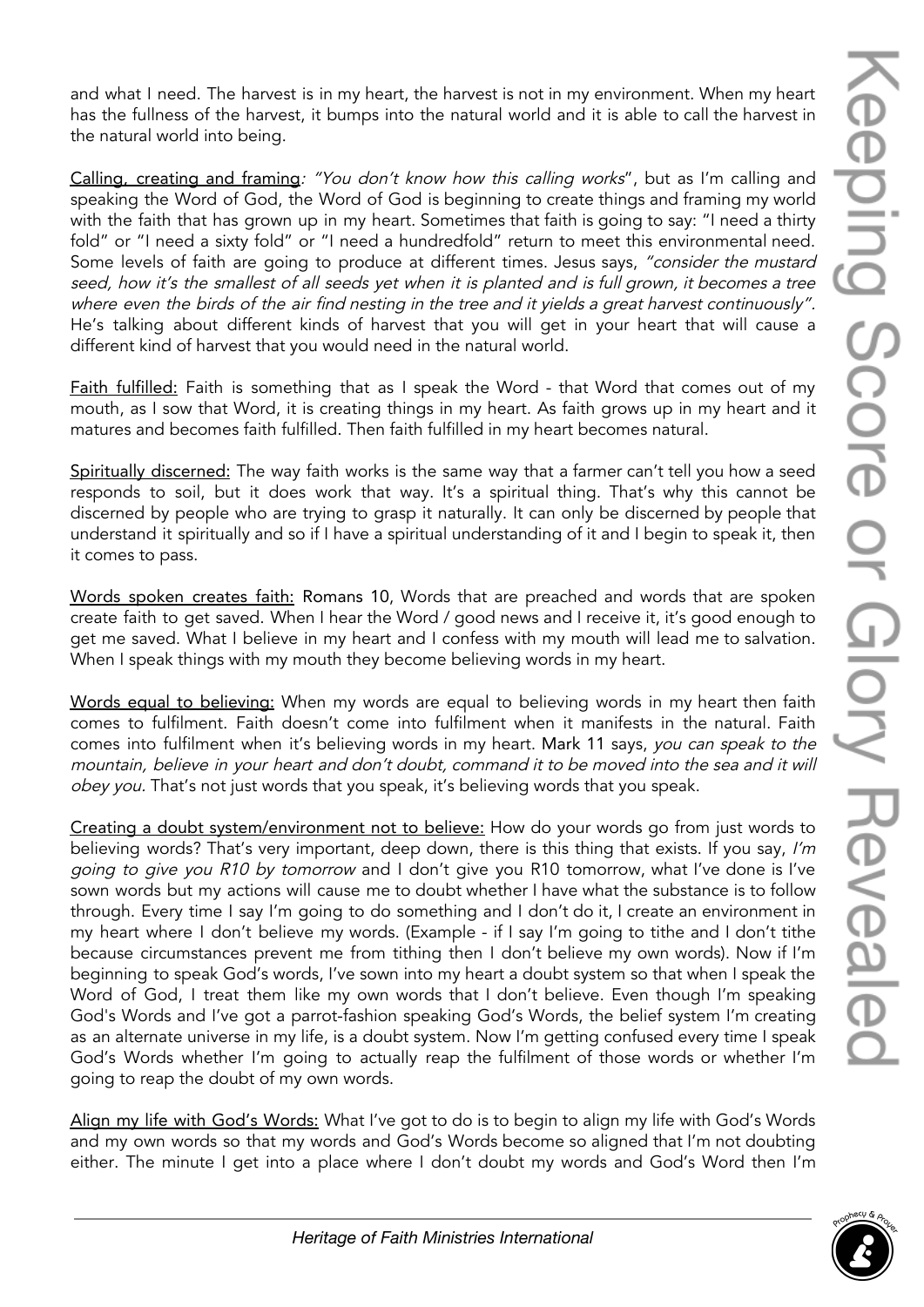going to be in a place where I have a strong belief system that words matter and can really produce things in my life.

Double-minded man: The book of James says a double-minded man is unstable in all his ways and let him not think that he will receive anything from the Lord. The instability of your ways means you're double-minded and your double-mindedness is, "I think I'll go cycling but I don't feel like cycling so I'm not going to cycle". It seems like a small thing because who cares if I cycle or not. No, It's actually you yourself who is letting yourself down.

Say nothing - create nothing: You might say, "Well then it's best that I don't say anything". If you say nothing about your life then you create nothing about your life. You're placing your circumstantial emotional feelings of what you want to do above what you're supposed to do. You won't say anything, so you can do anything and not let yourself down with what you say. You live this life of not saying anything, not making commitments to anybody, not being responsible or accountable to anybody, not wanting to do anything with anybody because you want to live your life the way you want to live it. You want to do anything - when you want, how you want, why you want to do it and when the time comes, you're not going to get anything from the Lord because your whole life is about how you want live. You're double-minded and the pattern of your life is undermining what you can do by faith.

Power of commitment: Someone who understands the power of words, is going to say, "There are some things that I'm going to commit to because I'm trusting and believing in my own heart that when <sup>I</sup> take the words of God, <sup>g</sup>ive them <sup>a</sup> higher priority even than my own words, and my own words have such <sup>a</sup> high priority that <sup>I</sup> will not break them". Now, in myself, I've got the substance of my own words that stand. And when I say, "Lord I take Your words, I understand the power of commitment, I'm going to speak this word until it grows up. <sup>I</sup> don't doubt it, <sup>I</sup> believe it is going to come to pass because <sup>I</sup> know what it's like to speak words where I'm committed to making them come to pass". There are some things, when you commit to them, you've got to stick with that commitment.

Example - Peter getting out of the boat walking on water - He had lived with Jesus enough to know at that point in time that if Jesus speaks words they all come to pass. He didn't just get out on the water and walk, he understood words have to be spoken, because on those words that are spoken there is the substance of all life. And I can count on those words that He speaks. They are so powerful that I can walk on water and act on it.

Devil throws an enticement: (Pastor John's sons trying to get him to commit with his words to say yes because they knew he would do it). That's exactly what the devil does to you. He throws an enticement, "Why don't you do this with your time?" "Why don't you rather do this" or "go here?" Or, he'll pressurise you to say "Yes" to something that through a social environment, somebody knows just how to call you and when to call you. The devil knows if he can keep you doubting all the time then you will never reach the potential of your faith. The faith that you need in your life is - if you don't doubt and believe what you say, it will come to pass. The devil is trying to get you to doubt your words, so that you can doubt God's words.

Temptations and trials: "Sometimes when <sup>I</sup> preach like this, it's almost like <sup>I</sup> know the devil's going to test me. "You want to preach like this? I'm going to see how you going to handle it?" Does it mean <sup>I</sup> must be afraid of preaching like this? Because the very definition of backing off this, means that he's going to have some kind of power and hold over me, that <sup>I</sup> mustn't preach these words - which is where the Body of Christ comes into play. Because if you see me faltering with my words, you shouldn't judge me, you should pray for me. Because you should understand, that all of us together are going to be faced with trials and temptations, and many kinds of tests in our life - where our words and our doubt and our belief system is going to be tested. Why?

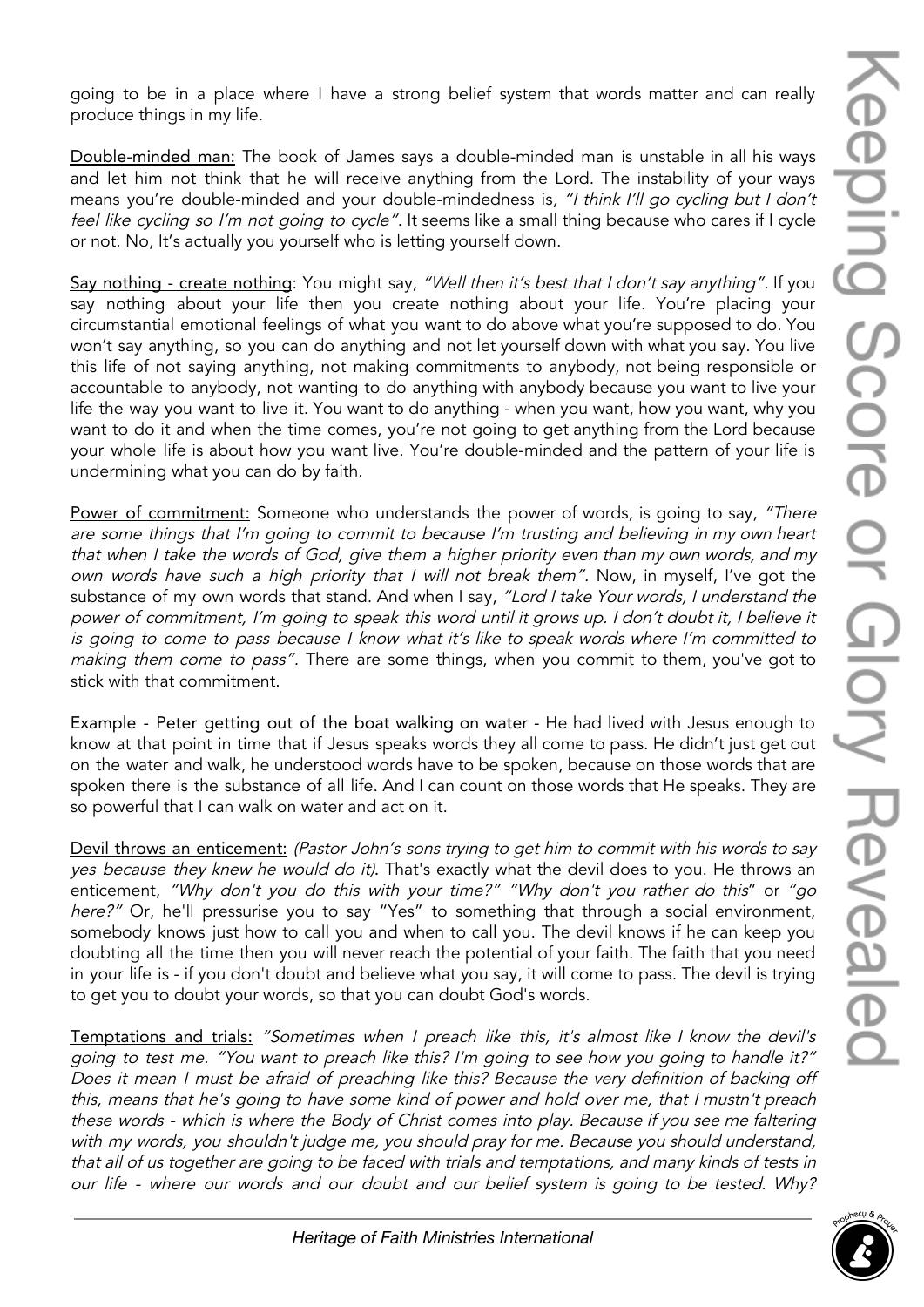Because if he can get you to doubt one time God's Word, he can get you to doubt another time and the minute you doubt, you're not going to walk in the fullness of faith".

2020 New Door - God's got me covered: There is a new door that God has got for us, and the new door is going to bring along with it supernatural increase. In order to walk through the new door, I'm going to have to trust God that as I step through that new door, that He's got it, got me, and he's got me covered. (Like Peter stepping out of the boat on the water).

Much opposition: (1 Corinthians 16:8-9, MSG). The minute you begin to open and walk in the doors of opportunity that God has for you, opposition's going to come. Why? Because the minute you believe God and you walk through that door of opportunity, you're going to experience the supernatural stuff and increase of God. (2 Corinthians 2:12, MSG).

Teaching on faith to see and walk through new doors: "We have <sup>a</sup> Word for 2020 that God has <sup>a</sup> new door that He has opened for us, and that we have got an opportunity to walk through this new door. I'm teaching you today on faith, because without faith you are not going to walk and even potentially see new doors, because it's going to take faith to believe there's <sup>a</sup> new door".

Safe, secure, routine, steady, comfort: In our human natural environment that we all live in - we are geared to make our lives routine, consistent, safe, secure and comfortable. You work as hard as you can in the early years of your life so as you get older you have more comfort, more steadiness, more routine and more safety. You've got to do more when you're younger, so you can provide for yourself when you get older. That is not the way God lives. God does not live like that. Neither does He tell older people to live like that.

Young men dream dreams and old men have visions: The Book of Acts says that young men will dream dreams, and old men will have visions. Old men will have visions because in your old age, you need to see some things that will give you the boldness to go for those things as you lose your natural strength. You've got to see things to go after things. And He makes no difference about what old men or young men will see. It means you've got to have some courage, you've got to have some boldness to walk through new doors.

When Brother Jerry comes - no excuses: "I'm kind of using these opportunities right now because when Brother Jerry comes there's <sup>a</sup> scripture in the Word where the Apostle Paul sends someone ahead of time because they promised an offering and he wanted to make sure that they were making good on their offering so that he wasn't ashamed and that all the things that they said they would do that they were actually doing it. I'm pressing you to come to these meetings and to even stay in prayer connect groups and come on the public holiday of the 16th to <sup>a</sup> meeting here. Why am <sup>I</sup> doing this? Because Brother Jerry is coming soon and he has spoken much about who you are to the whole world. I don't want him coming here and finding that who we are is not who we are. And so, I'm speaking faith to you and I'm speaking the Word to you and I'm encouraging your faith that you do not make shipwreck of your faith. That you don't allow circumstances to say, "Well I'm not sure that I'll be available when he comes because it's early February and I'm not sure if I can make the evening meetings and it's going to be difficult and the kids are at school, and … " And so you can have lots of excuses and I'm saying don't do that".

Allow the Word to grow – be ready: I let this word grow up in me richly. I let it grow up in me and cause me to be sure that, when I say, "I'm going to come", I'm not going to let anything deviate me, I must make a commitment to this because my very life depends on hearing the words that are going to come from someone like Brother Jerry who has lived this word for 53 years. Brother Jerry comes with an authority and anointing that comes with 53 years of established faith. And I want you to be part of it. And we need to be part of it. And I'm